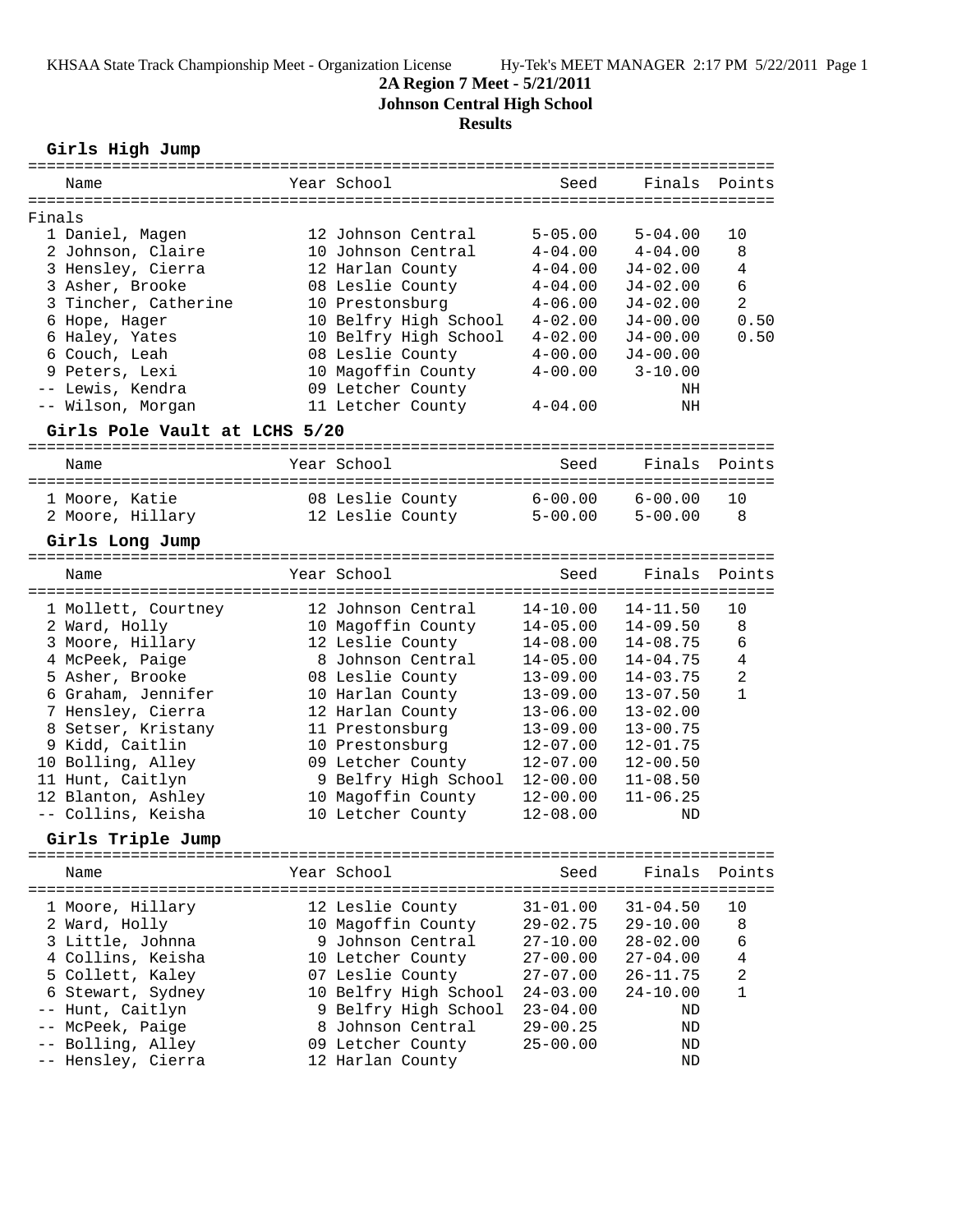# **2A Region 7 Meet - 5/21/2011**

**Johnson Central High School**

## **Results**

**Girls Shot Put**

| Name                         |           | Year School                   | Seed                      | Finals          | Points         |
|------------------------------|-----------|-------------------------------|---------------------------|-----------------|----------------|
|                              |           |                               |                           |                 |                |
| 1 Moore, Katie               |           | 08 Leslie County              | $28 - 10.00$              | $32 - 00.00$    | 10             |
| 2 Collier, Caitlin           |           | 11 Letcher County             | $29 - 04.00$              | $30 - 00.00$    | 8              |
| 3 Asher, Brooke              |           | 08 Leslie County              | $27 - 04.00$              | $28 - 04.50$    | 6              |
| 4 Thomas, Lauren             |           | 12 Letcher County             | $28 - 00.00$              | $27 - 05.00$    | 4              |
| 5 Frazier, Alli              |           | 9 Johnson Central             | $24 - 11.00$              | $26 - 07.75$    | $\overline{2}$ |
| 6 Patterson, Briana          |           | 10 Johnson Central            | $27 - 01.00$              | 25-11.50        | $\mathbf{1}$   |
| 7 Shular, April              |           | 12 Harlan County              | $24 - 03.00$              | $24 - 09.00$    |                |
| 8 Turner, Emily              |           | 10 Breathitt County           | $24 - 05.00$              | $23 - 07.00$    |                |
| 9 Blackburn, Shelby          |           | 10 Prestonsburg               | $23 - 00.00$              | $22 - 09.50$    |                |
| 10 Owens, Alisha             |           | 09 Prestonsburg               | $23 - 10.00$              | $22 - 07.00$    |                |
| 11 Morgan, Jaime             |           | 10 Magoffin County            | $21 - 03.00$              | $21 - 07.00$    |                |
| 12 Faulkner, Kenzi           |           | 09 Powell County              |                           | $20 - 05.00$    |                |
| 13 Reed, Abby                |           | 12 Powell County              |                           | $20 - 04.50$    |                |
| 14 Haylee, Vaughn            |           | 10 Belfry High School         | 18-11.00                  | $14 - 03.50$    |                |
| Girls Discus Throw           |           |                               |                           |                 |                |
| =====================        |           |                               |                           |                 |                |
| Name                         |           | Year School                   | Seed                      | Finals          | Points         |
|                              | --------- |                               |                           |                 |                |
| 1 Mollett, Courtney          |           | 12 Johnson Central            | $74 - 05$                 | $85 - 08$       | 10             |
| 2 Joseph, Gabrielle          |           | 10 Leslie County              | $79 - 10$                 | $82 - 05$       | 8              |
| 3 Owens, Alisha              |           | 09 Prestonsburg               | $60 - 04$                 | $68 - 07$       | 6              |
| 4 Clark, Amber               |           | 10 Leslie County              | $77 - 09$                 | $64 - 05$       | 4              |
| 5 Patterson, Briana          |           | 10 Johnson Central            | $68 - 09$                 | $61 - 10$       | 2              |
| 6 Shular, April              |           | 12 Harlan County              | $69 - 00$                 | $61 - 00$       | $\mathbf{1}$   |
| 7 Turner, Emily              |           | 10 Breathitt County           | $61 - 09$                 | $60 - 01$       |                |
| 8 Phipps, Morgan             |           | 10 Breathitt County           |                           | $59 - 00$       |                |
| 9 Blackburn, Shelby          |           | 10 Prestonsburg               | $53 - 09$                 | $49 - 05$       |                |
| 10 Morgan, Jaime             |           | 10 Magoffin County            | $36 - 02$                 | $41 - 06$       |                |
| Boys High Jump               |           |                               |                           |                 |                |
|                              |           |                               |                           |                 |                |
| Name                         |           | Year School<br>-------------- | Seed<br>================= | Finals<br>===== | Points         |
| 1 Jamerson, Joseph           |           | 11 Prestonsburg               | $5 - 10.00$               | $6 - 04.00$     | 10             |
| 2 Perry, Jeff                |           | Powell County                 |                           | $5 - 10.00$     | 8              |
| 3 Goodwin, Ryan              |           | 11 Powell County              |                           | $5 - 08.00$     | 6              |
| 4 Hayes, Ben                 |           | 10 Breathitt County           | $5 - 06.00$               | $5 - 06.00$     | $\overline{4}$ |
| 5 Francis, Andrew            |           | 10 Magoffin County            | $5 - 06.00$               | $J5 - 04.00$    | 1.50           |
| 5 Dotson, John               |           | 11 Harlan County              | $5 - 10.00$               | $J5 - 04.00$    | 1.50           |
| 5 Crisp, Adam                |           | 11 Prestonsburg               | $5 - 08.00$               | $J5 - 04.00$    |                |
| 8 Burton, Kris               |           | 09 Magoffin County            | $5 - 04.00$               | $5 - 00.00$     |                |
| 8 Collett, Tyler             |           | 10 Leslie County              | $5 - 02.00$               | $5 - 00.00$     |                |
| 10 Honeycutt, Christian      |           | 09 Letcher County             | $5 - 04.00$               | $4 - 10.00$     |                |
| 11 Dixon, Jake               |           | 11 Letcher County             |                           | $4 - 08.00$     |                |
| -- Greene, Austin            |           | 10 Johnson Central            | $5 - 00.00$               | ΝH              |                |
|                              |           |                               |                           |                 |                |
| Boys Pole Vault at LCHS 5/20 |           |                               |                           |                 |                |
| Name                         |           | Year School                   | Seed                      | Finals          | Points         |
| 1 Slone, Nathan              |           | 12 Prestonsburg               | $8 - 06.00$               | $8 - 06.00$     | 10             |
| 2 Cole, Joe                  |           | 10 Johnson Central            | $8 - 00.00$               | $8 - 00.00$     | 8              |
|                              |           |                               |                           |                 |                |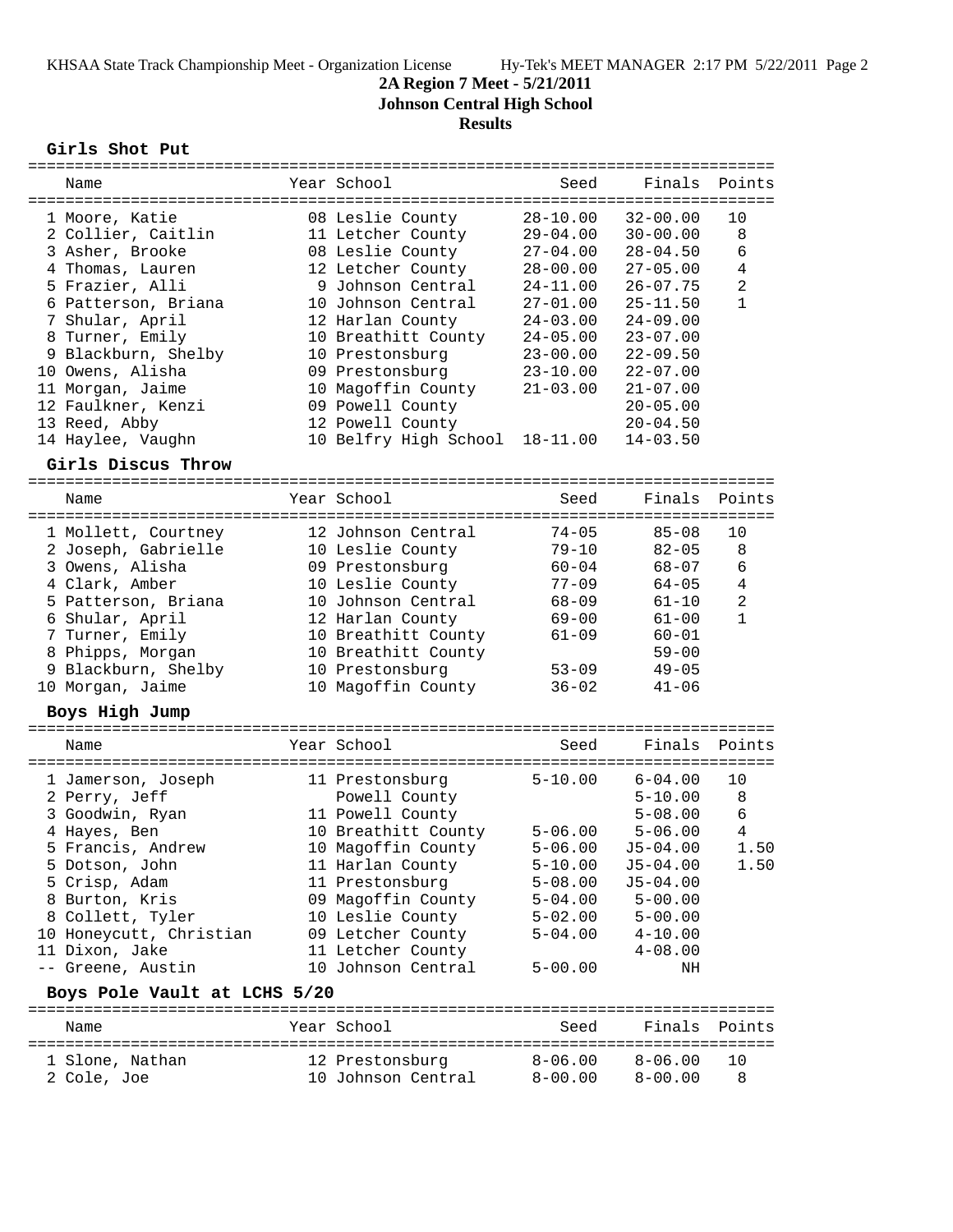**2A Region 7 Meet - 5/21/2011**

**Johnson Central High School**

#### **Results**

|                              | Results               |              |              |                |
|------------------------------|-----------------------|--------------|--------------|----------------|
| Boys Pole Vault at LCHS 5/20 |                       |              |              |                |
| 3 Ray, Michael               | 11 Johnson Central    | $7 - 06.00$  | $7 - 00.00$  | 6              |
| Boys Long Jump               |                       |              |              |                |
| Name                         | Year School           | Seed         | Finals       | Points         |
| 1 Davis, JD                  | 10 Johnson Central    | $20 - 09.00$ | $20 - 08.50$ | 10             |
| 2 Slone, Nathan              | 12 Prestonsburg       | $20 - 07.00$ | $20 - 06.75$ | 8              |
| 3 Tiller, Keenan             | 10 Powell County      |              | $19 - 09.00$ | 6              |
| 4 Dotson, John               | 11 Harlan County      | $19 - 06.00$ | $18 - 10.75$ | $\overline{4}$ |
| 5 Thacker, Dean              | 10 Magoffin County    | $18 - 09.25$ | $18 - 09.00$ | $\overline{a}$ |
| 6 Pruittt, Jeffree           | 12 Belfry High School | $19 - 01.00$ | $18 - 08.75$ | $\mathbf{1}$   |
| 7 Graham, Ben                | 12 Harlan County      |              | $18 - 02.75$ |                |
| 8 Mullins, Nick              | 09 Letcher County     | 16-04.75     | $17 - 06.75$ |                |
| 9 Crisp, Adam                | 11 Prestonsburg       | $17 - 08.00$ | $17 - 06.00$ |                |
| 10 Smith, Tyler              | 10 Breathitt County   | $19 - 04.50$ | $17 - 05.00$ |                |
| 11 Burton, Kris              | 09 Magoffin County    | $18 - 01.25$ | $16 - 05.75$ |                |
| 12 Brewer, Kyle              | 10 Breathitt County   | $16 - 07.00$ | $16 - 04.25$ |                |
| Boys Triple Jump             |                       |              |              |                |
|                              |                       |              |              |                |
| Name                         | Year School           | Seed         | Finals       | Points         |
| 1 Slone, Nathan              | 12 Prestonsburg       | $41 - 02.00$ | $40 - 03.75$ | 10             |
| 2 Thacker, Dean              | 10 Magoffin County    | $38 - 09.75$ | $39 - 03.00$ | 8              |
| 3 Miracle, Coty              | 10 Harlan County      | $37 - 01.00$ | $38 - 09.00$ | 6              |
| 4 Cole, Joe                  | 10 Johnson Central    | $35 - 05.00$ | $37 - 03.25$ | 4              |
| 5 Tiller, Keenan             | 10 Powell County      |              | $37 - 02.75$ | 2              |
| 6 Robinson, Wes              | 11 Prestonsburg       | $36 - 04.00$ | $36 - 04.00$ | $\mathbf{1}$   |
| 7 Altizer, Chris             | 12 Belfry High School | $37 - 07.00$ | $35 - 07.25$ |                |
| 8 Burton, Kris               | 09 Magoffin County    | $35 - 01.00$ | $34 - 01.00$ |                |
| 9 Morgan, David              | 11 Leslie County      | $34 - 10.00$ | $33 - 07.00$ |                |
| 10 Mullins, Nick             | 09 Letcher County     | 32-11.75     | $32 - 07.75$ |                |
| 11 Garland, Aaron            | 11 Harlan County      | $31 - 08.00$ | $31 - 04.25$ |                |
| -- Varney, Jordan            | 12 Belfry High School | $36 - 06.00$ | ND           |                |
| -- Maggard, Chris            | 11 Leslie County      | $30 - 06.00$ | ND           |                |
| -- Collier, Kevin            | 11 Letcher County     | $30 - 00.00$ | ND           |                |
| Boys Shot Put                |                       |              |              |                |
| Name                         | Year School           | Seed         | Finals       | Points         |
|                              |                       |              |              |                |
| 1 Cornett, Dakota            | 12 Letcher County     | $49 - 07.00$ | $51 - 01.00$ | 10             |
| 2 Smith, Willie              | 09 Letcher County     | $46 - 00.00$ | $47 - 02.00$ | 8              |
| 3 Francis, Matt              | 12 Magoffin County    | $46 - 04.00$ | $45 - 02.00$ | 6              |
| 4 Calton, Chase              | 11 Harlan County      | $40 - 00.00$ | $40 - 10.00$ | 4              |
| 5 Reahard, Austin            | 09 Prestonsburg       | $38 - 09.00$ | $40 - 06.50$ | 2              |
| 6 Neice, Chris               | 9 Johnson Central     | $41 - 06.00$ | $39 - 06.50$ | $\mathbf{1}$   |
| 7 Conley, John               | 11 Johnson Central    | $36 - 06.00$ | $35 - 01.00$ |                |
| 8 Smith, Micheal             | 08 Leslie County      | $37 - 07.00$ | $34 - 08.00$ |                |
| 9 Fee, Jonah                 | 12 Leslie County      | $30 - 03.00$ | $31 - 07.00$ |                |

 10 Yates, Channing 11 Magoffin County 35-09.00 31-02.00 11 Spencer, Josh 10 Powell County 30-05.00